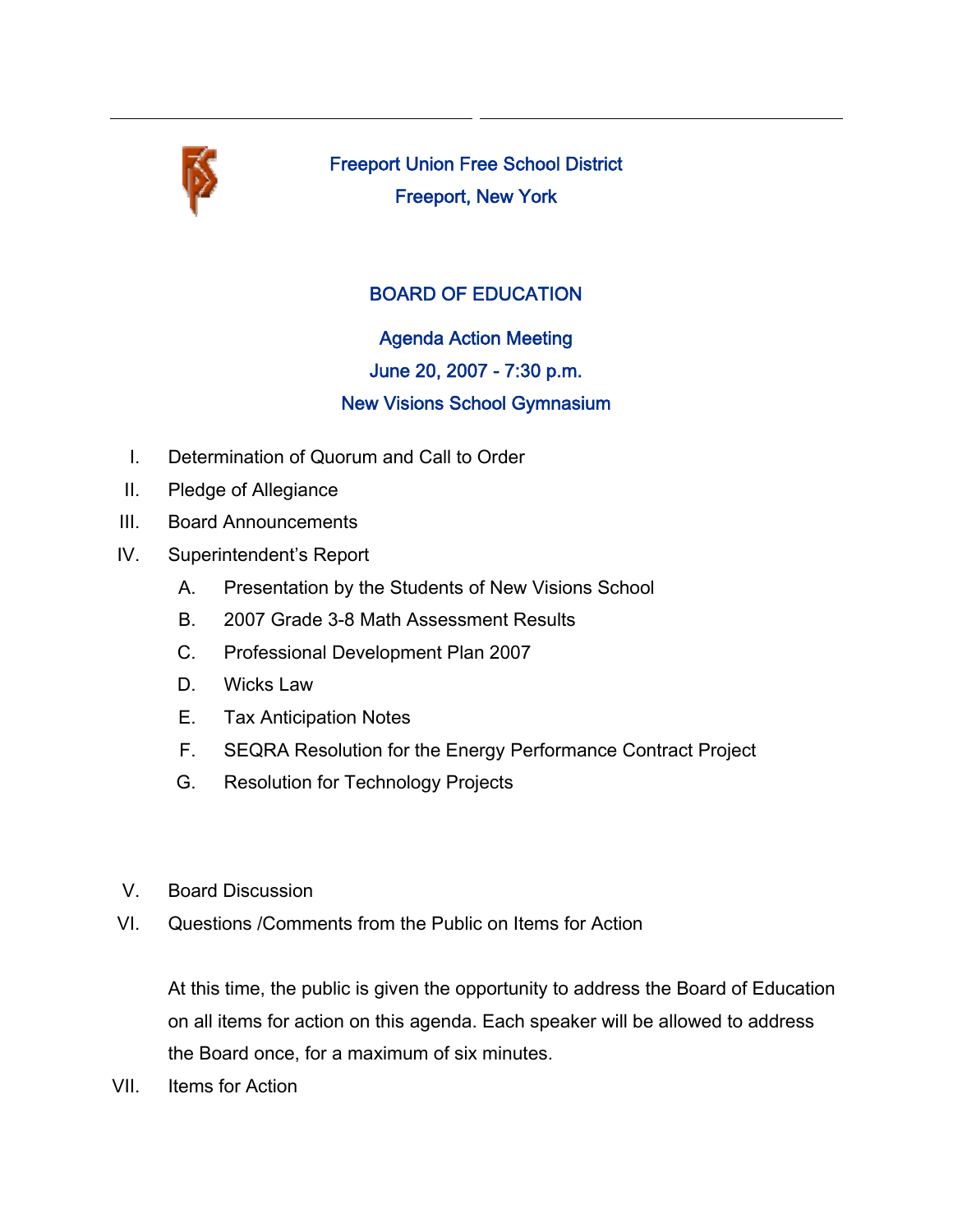## VIII. Consent Agenda

Consent Agenda Items:

BE IT RESOLVED that the Board of Education of the Freeport Union Free School District hereby approves the following items; A; B (I, 2, 3, 4); C (1)).

A. Consent - Approve

Acceptance of the Minutes:

May 2, 2007; May 2, 2007 (Special); May 8, 2007; May 15, 2007; May 23, 2007

B. Consent - Approve

Personnel Action

- 1. Request for Leave of Absence
- 2. Resignation of Staff
- 3. Appointment of Staff
- 4. Appointment of Supervisory and Co-Curricular Appointments
- C. Consent Approve

**Education** 

3. Acceptance of the Minutes from the Committees on Special Education and Preschool Special Education

April 12, 2007; April 13, 2007; April 18, 2007; April 20, 2007; April 23, 2007; April 25, 2007; April 26, 2007; April 27, 2007; May 2, 2007; May 4, 2007; May 9, 2007; May 10, 2007; May 11, 2007; May 14, 2007; May 16, 2007; May 18, 2007; May 21, 2007; May 22, 2007; May 23, 2007; May 24, 2007; May 30, 2007; May 31,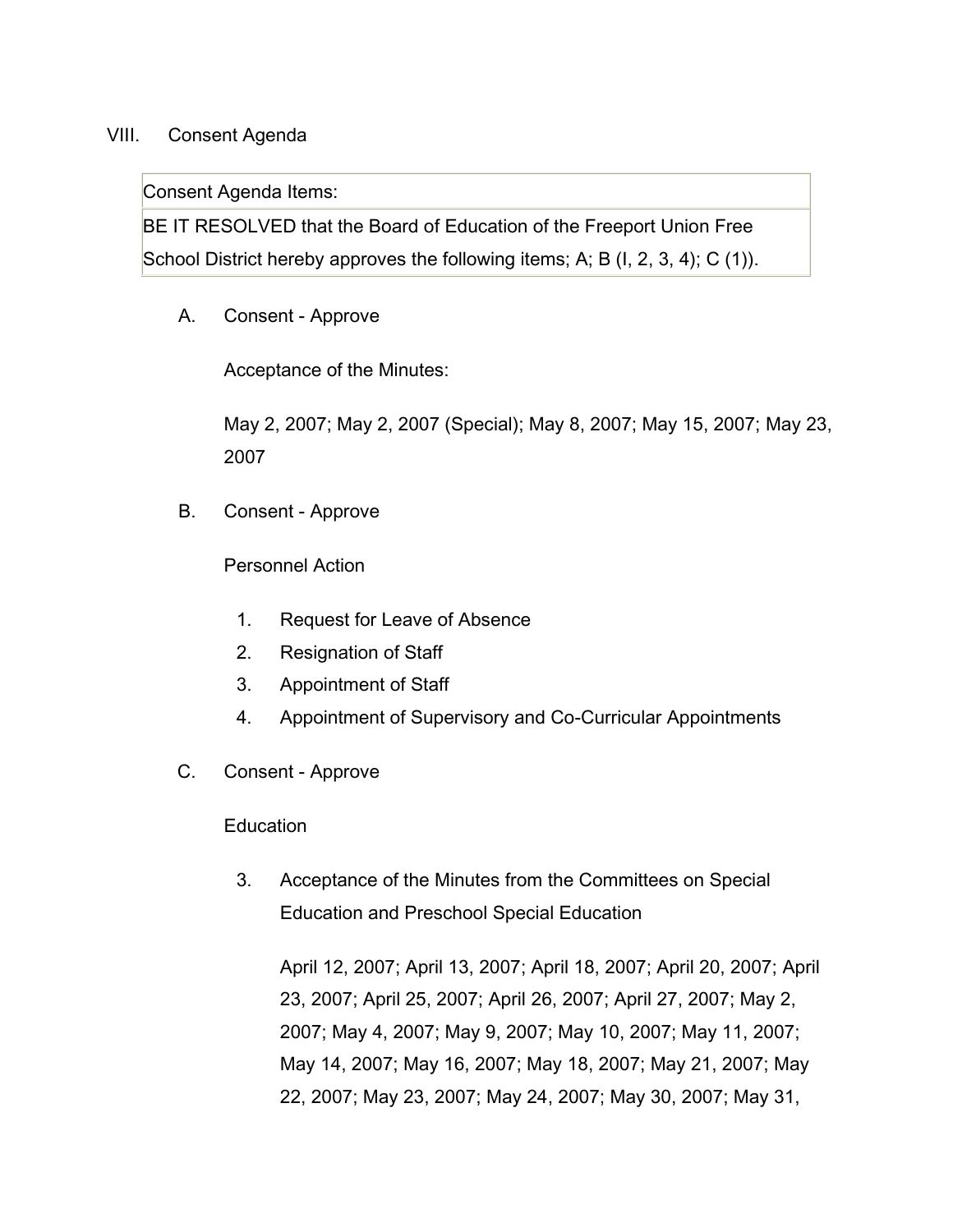2007; June 1, 2007; June 4, 2007; June 11, 2007; June 12, 2007

D. Other Items for Action

Personnel

- 4. Granting of Tenure
- 5. Retirement of Staff

## **Education**

6. First Reading of the Professional Development Plan

## Finance

- 7. Resolution to Participate in Long Island Cafeteria Director's Association Cooperative Bids
- 8. Tax Anticipation Notes
- 9. Budget Transfer
- 10.SEQRA Resolution for an Energy Performance Contract
- 11.Transfer to Reserves
- 12.Resolution for Technology Projects
- 13.Resolution Relative to Wicks Law
- E. Other Reports to the Board
	- 1. Calendar of Events June 20, 2007 through August 22, 2007
	- 2. FHS Funds Report –May 31, 2007
	- 3. Treasurer's Report April 30, 2007
- X. Questions /Comments from the Public on Other Topics

At this time, the public is given the opportunity to address the Board of Education on any other topics. Each speaker will be allowed to address the Board once, for a